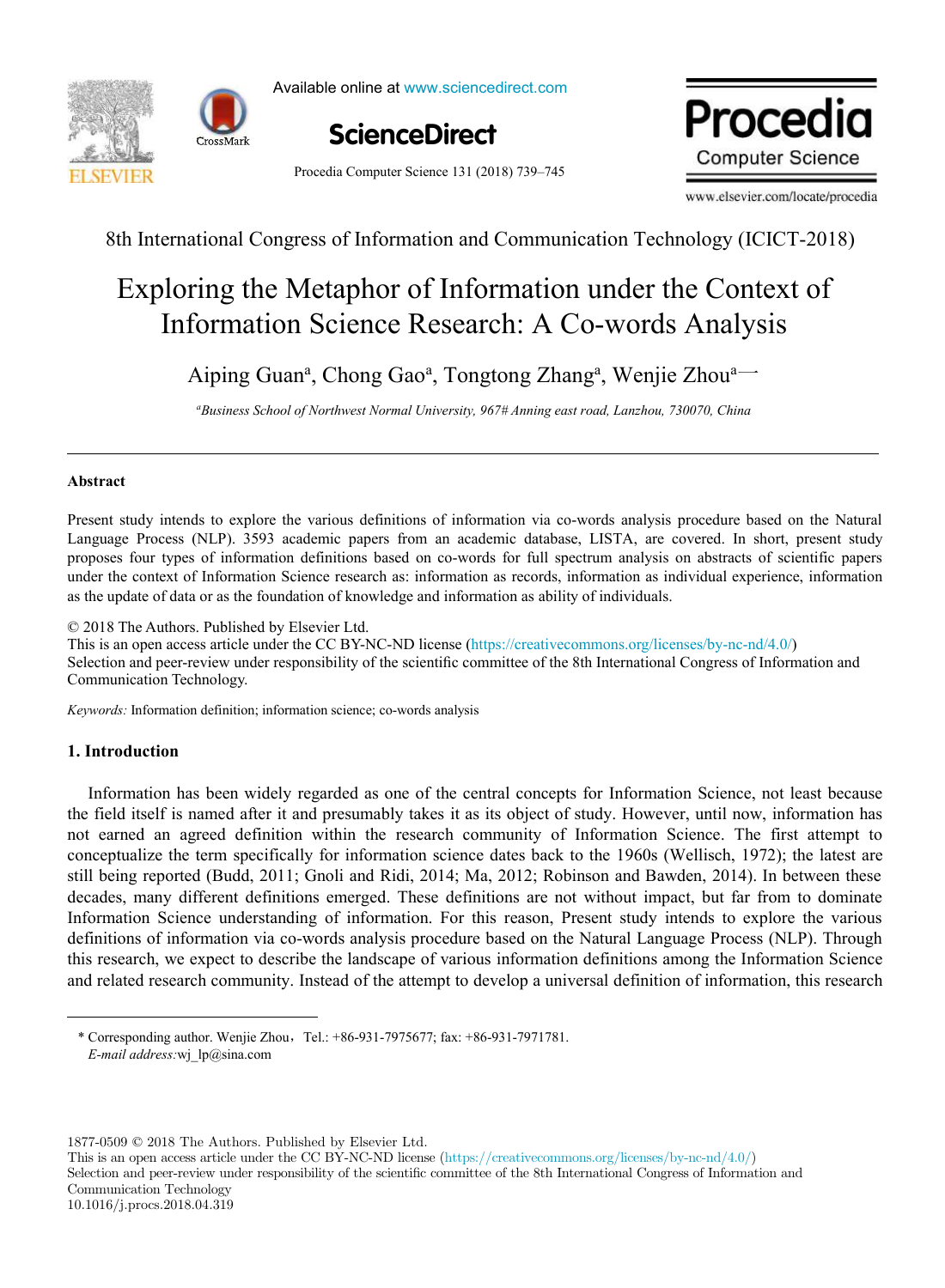endeavors to scaffold further researches aiming to develop the information theory under the context of Information Science.

### **2. Literature review**

A number of reasons focus on the definition of information but far from receive an agreement in Information Science research community. The first and most obvious lies in the fact that information is a term widely used within and beyond academic disciplines (Derr, 1985; Robinson and Bawden, 2014). Many researchers attempt to define information as uncertainty or the reduction of uncertainty (e.g.Wersig, cited in Ingwersen and Jarvelin, 2005), for instance, demonstrates clearly the influence of Shannon and Weaver's information theory; the attempt to define information as the pattern or complexity of organization (e.g. Bates, 2006; Bawden, 2007; Madden, 2004) reveals the influence from theories of evolution; and the attempt to define information as a communicated message or the content of a message (e.g. Shenton, 2004; Svenonius, 2000) shows arguably the influence of the term's usage in ordinary discourse. When different sources of influence fail to find common ground for dialogue, disagreements inevitably arise. The second reason lies probably in the fact that the concept of information is closely associated with such epistemological concepts as knowledge, knowing, and truth, and like these latter concepts, is susceptible to the influence of fundamental philosophical disagreements. This kind of influence is most clearly revealed in the debate between Bates (2008) and Hjørland (2007, 2009) regarding the subjective/objective nature of information, and in the critiques of the DIKW (Data, Information, Knowledge, and Wisdom) hierarchy by Frické (2009), Ma (2012), Nielsen and Hjørland (2014), and like-minded scholars. Besides these two reasons, it can be argued that the lack of a solid methodology in defining information has also contributed to the divergences of its denotation. For an elusive phenomenon such as information, it is difficult if not impossible to base its conceptualization on empirical observation, for to define it in this way, we would have to know what to observe first.

### **3. Methodology**

#### *3.1. Literature retrieval and filtering*

LISTA (Library, Information Science and Technology Abstract) literature database is used for academic artical retrieval. LISTA is huge academic paper collections developed by EBSCO, which nearly covered all the academic papers from Information Science and related research community. Search strategy of present study is that publish time limit to 2016 or 2017, document type is set as "article" for retrieving journal papers to meet our research target. A total of nearly 20,000 bibliographical references are obtained from LISTA database. Among the 20,000 bibliographical references, only 3593 papers meet the requirement (contain the abstract and not a book review or related non-academic works) of this research. Thus, the NLP is conducted based on these 3593 academic papers.

#### *3.2. High-frequency-word revision and standardization*

A natural language process (NLP) is conducted to absorb the high frequency words from abstract via Python, a computer language which knowing as a universal tool for textual data mining. Due to different words/terms may be selected for describing the same concept, it is necessary to standardize words/terms that are used to express the similar concept. For example, 1) singular or plural words are standardized to singular form; 2) IR is standardized to information retrieval; and 3) behavior and behaviour are standardized to behavior, etc.

### *3.3. VOSviewer and Visualization of high-frequency-word network*

"VOSviewer" is a computer program that used co-word matrix based on the corpus selected from the full-text database. This program is used for the purpose of mapping co-words structures (Callon et al. 1986). Recently, many researchers tend to explain the co-word clusters in terms of graphs due to the development of graph theory and matrix operation (Courtial 1986; Xavier 2005).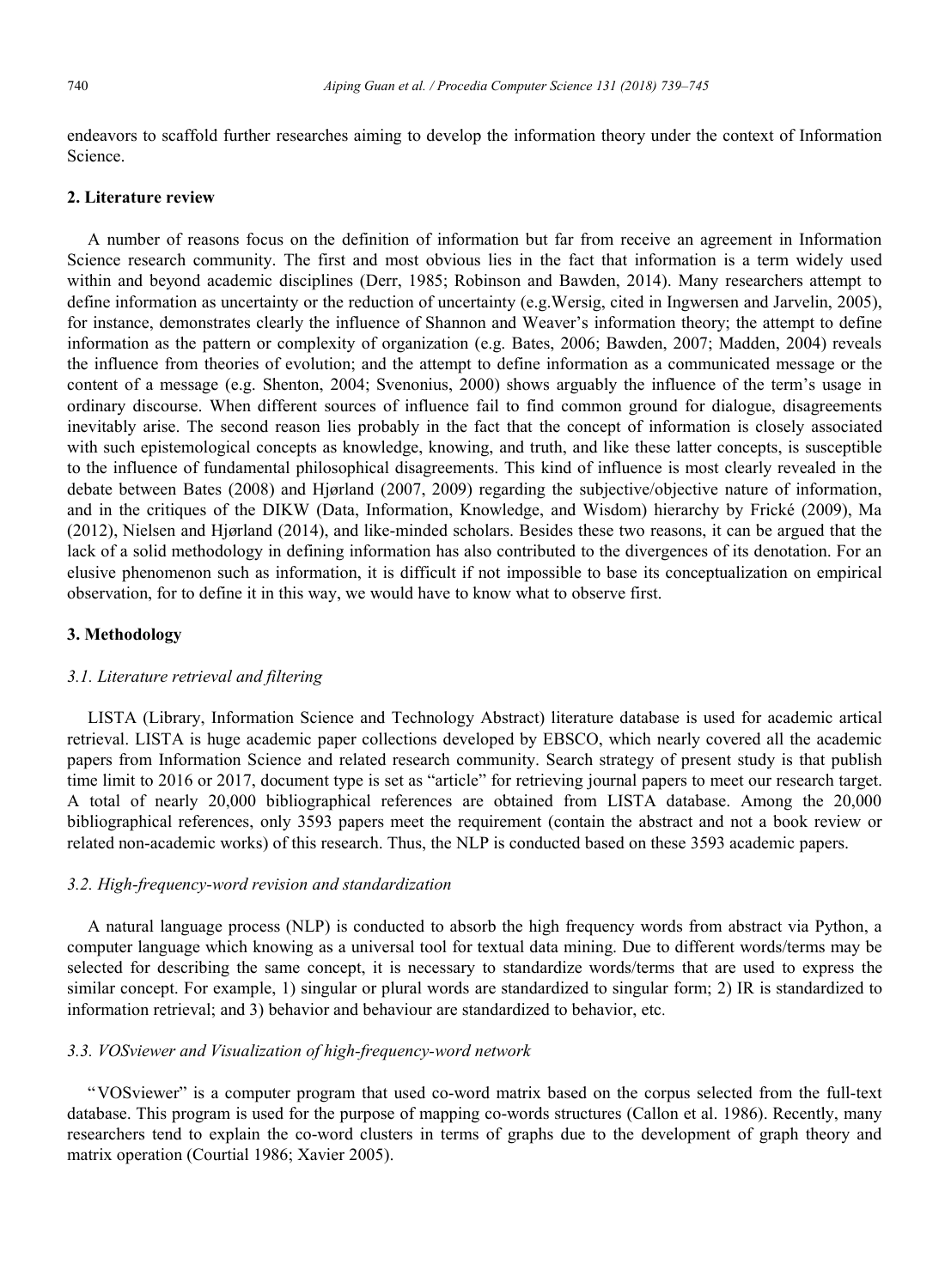### *3.4. Co-word analysis and key indexes*

Co-occurrence of words, or so called 'co-words', has been considered as the carrier of meaning across different fields in science and technology studies (Callon et al., 1983). As a kind of content analysis methods, the co-word analysis is main analysis procedure includes: firstly, counting the times of term occurrence or co-occurrence in the same articles; Secondly, selecting terms according to the research topics; Thirdly, making similarity matrix; Fourthly, clustering the terms; Last but not least is to interpret the structure of topics represented by clusters (Ying, 2006).

Density and Centrality are two most important indexes to measure the co-words matrices. The strength of relations that make terms into a cluster is measured by density. Generally speaking, density of co-word network shows the total times that each pair of terms/works appears in an identified article. Based on the counting of the times of terms/words, a cluster analysis procedure is conducted and a ranked topic is formulated according to internal coherence of each cluster. The density can be measured via the average sum of internal links, the sum of the squares of the value of internal links, or the median value of internal links (Qin, 1999). In this research, we defined the density as following:

$$
D(k) = \frac{\sum_{i=0}^{N} \sum_{j=0, j \neq 1}^{N} r_{ij}}{N-1}
$$

where  $D(k)$  is the density of cluster k, N is the number of words in cluster k, and rij is the relation value between word i and word j which are both within the cluster k.

Centrality is an index to measure the connectedness of the clusters and it is represented by all external links within a cluster.(Courtial and Sigogneau, 2009). Due to the centrality shows the extent to which topics are central within a co-words network, we can rank topics according to their centrality. Based on related theory, we define the centrality as following.

$$
C(k) = \frac{\sum_{i=0}^{N} \sum_{j=0}^{M-N} r_{ij}}{(M-N) * N}
$$

where  $C(k)$  is the centrality of the cluster k, M is the number of all terms which are selected for clustering, N is the number of terms in cluster k, and  $r_{ij}$  is the relation value between word i within the cluster k and word j without the cluster k.

# **4. Results and discussion**

### *4.1. Landscape of information science related research community*

Density and Centrality of the whole co-words network was computed. Based on these key indexes, the cluster analysis procedure is performed and 4 clusters of research topics were separated out to describe the landscape of Information Science research community on whole via VOSviewer as Fig.1.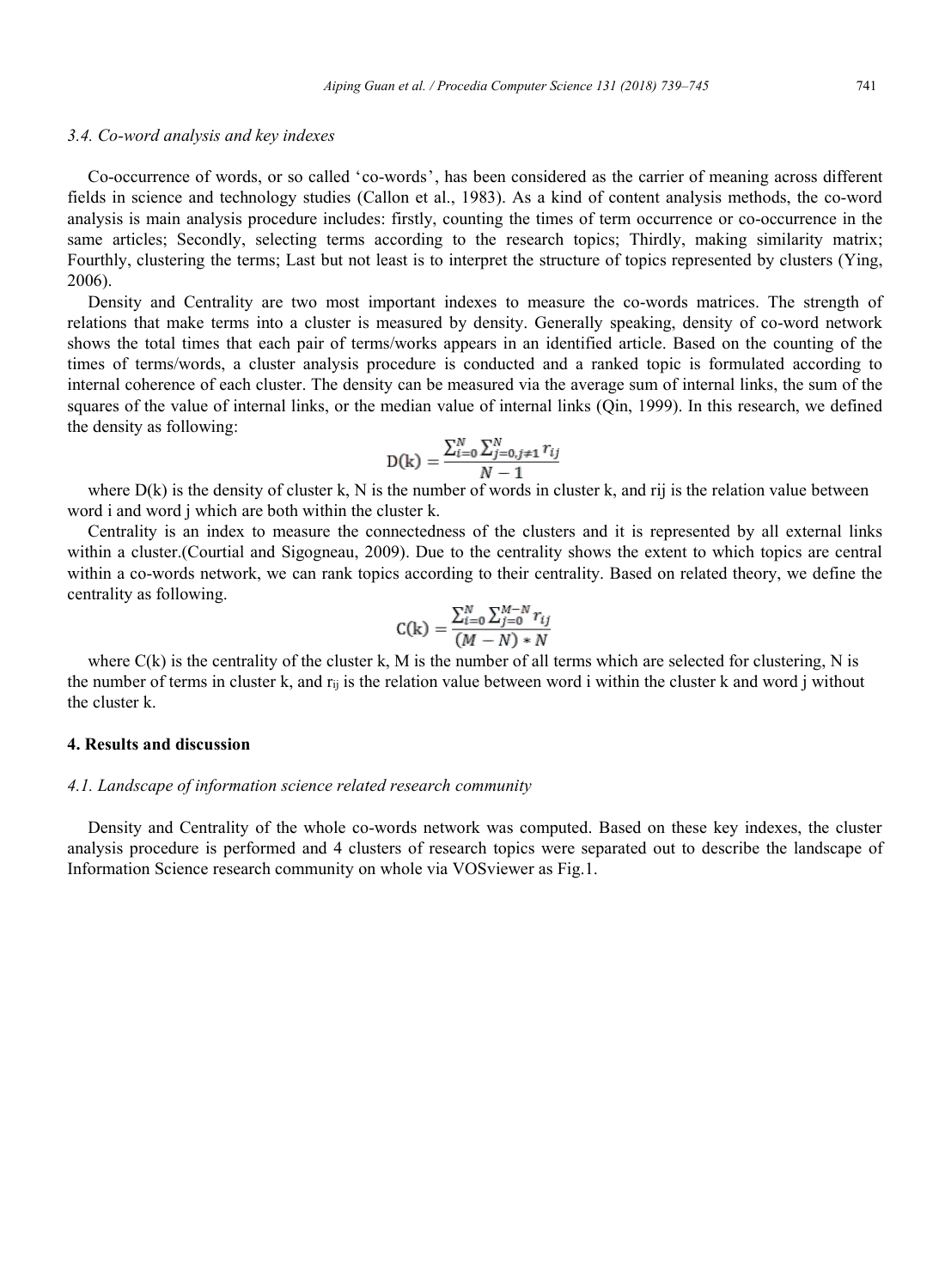

Fig. 1. Landscape of Information Science research community

In Fig.1, each bubble represents a research topic with different colors for different clusters and the size of the bubble represents the centrality of the research topic. For the purpose of exploring the various metaphor of information definitions among Information Science research community, present research then performed further analysis based on the landscape and 4 types of definitions of information were issued as following.

#### *4.2. Information as records*

As Hughes(2014) pointed out that spoken and written words, gestures, smells, pictures, memories, music, clothing and sounds all constitute information. Obviously, this first kind of the metaphor of information definition root in the idea that information is a kind of records. Furthermore, Brookes(1981) identified that "information is recorded in artifacts" based on the interpretation of Poppers' three world theory. From this point, Brookes wish that information science to be a science. Fig. 2 shows more details of this idea. From the perspective of defining information as records, various topics were covered as collection, content, literature and so on.



Fig. 2. information as records

### *4.3. Information as individual's experience*

Dervin (1985), an American information scientist, used to point out that information can be whatever an individual finds 'informing'. According to the theory of Poppers' World Three, information is "Products of human thoughts" and is conceptualized as "objective entities—contents—embodied in physical forms". These ideas of information definitions also get a feedback from the research community of Information Science. As Fig. 3 shows that experience, engagement, understanding, originality and related research topic involved in this type of information definition.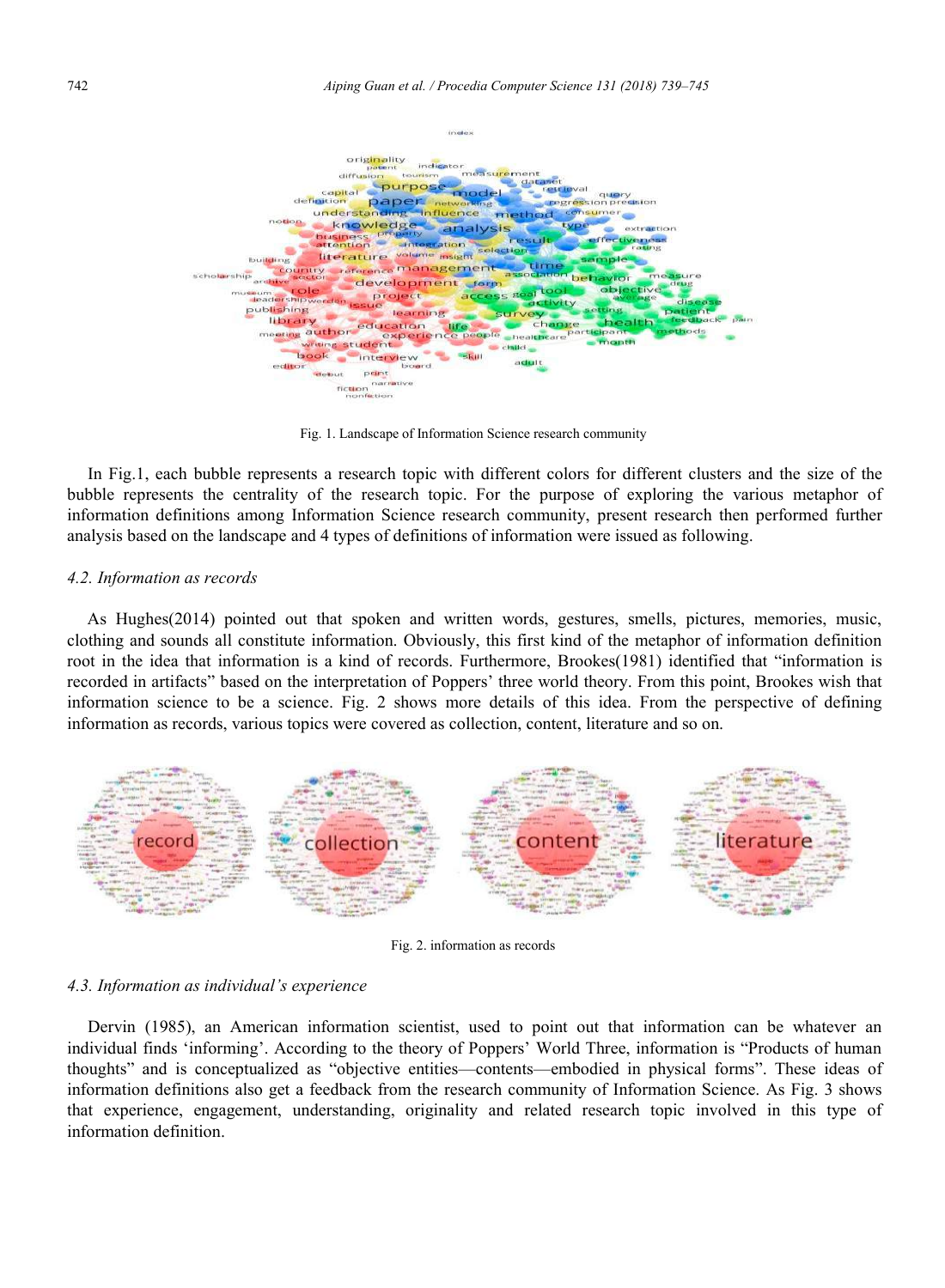

Fig. 3. Information as individual's experience

## *4.4. Information as the update of data or as the foundation of knowledge*

According to Oxford Online Dictionary, "data that have been transformed through analysis and interpretation into a form which is useful for drawing conclusions and making decisions, that is the formulating process of information". In another words, information is update of data which comes from data but transform the data into a specific context. Furthermore, information regards as links to knowledge, but from different perspectives. Based on the consuming process of information, Knowledge is refined over time and becomes part of a world view or set of principles. Fig. 4 shows the updating process from data to information and knowledge according to DIKW theory of information developed by Fricke (2009), Middleton (2002) et al.



Fig. 4. Data-Information-Knowledge-Wisdom hierarchy (adapted from Fricke, 2009; Middleton, 2002)

The logic of DIKW theory also gets a reflection from Information Science research community. As Fig. 5 shows that ontology represent that how data is updated to information as well as how innovation and related works help to creative original knowledge.



Fig. 5. Information as the update of data or as the foundation of knowledge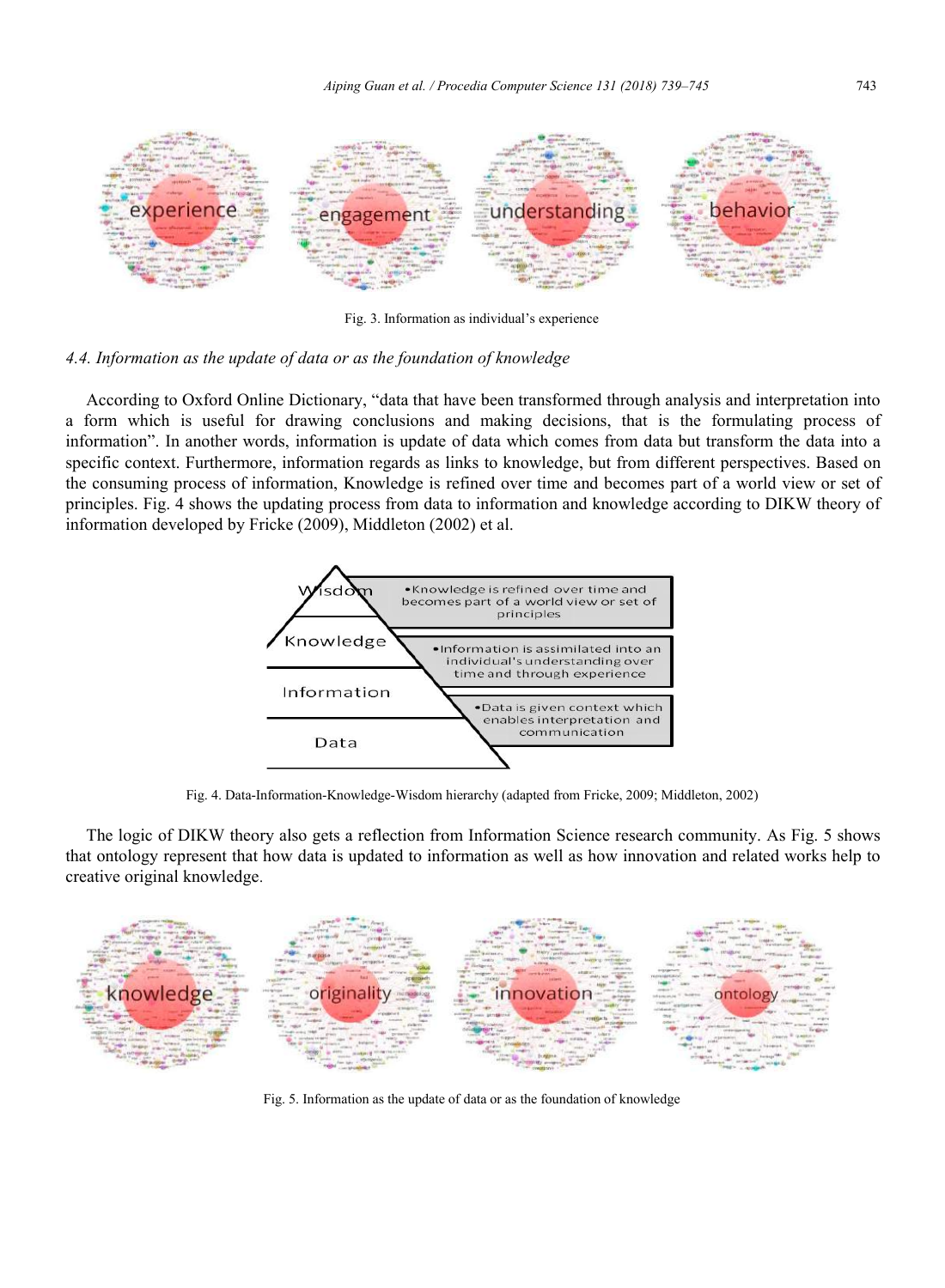### *4.5. Information as ability of individuals*

The definition of information, if not limiting to the Information Science horizon, is rooted in the fundamental theory developed by Shannon's Mathematical Theory of Communication (or Information Theory). According to Shannon, all about the definition of information is ability to transmit and receive a message. Due to Information Science mainly focus on the people's information behavior, Shannon's theory seems to make sense on the perspective of enable people to meet their information need base on specific information seeking ability. Fig. 6 shows the feedback of identify information as the individuals' ability.



Fig. 6. Information as ability of individuals

### **5. Summary and conclusion**

In summary, present study proposes four types of information definitions based on co-words for full spectrum analysis on abstracts of scientific articles. These reflect metaphor of information definitions on different perspective. A total of 3593 abstracts of academic papers have been covered in this study. A whole network of information definitions from Information Science research community and four-type maps are created to describe the metaphor of information definitions in this field. As results, present study summarized the definitions of information into four types under the context of Information Science research: information as records, information as individual experience, information as the update of data or as the foundation of knowledge and information as ability of individuals.

## **Acknowledgments**

This research was supported by the National Natural Science Foundation of China (project number:71563042) "The reliability and validity of co-words analysis in scientometrics". Wenjie Zhou is the correspondence author of this paper.

#### **References**

- 1. An, X. & Wu, Q., (2011), "Co-word analysis of the trends in stem cells field based on subject heading weighting", Scientometrics, Vol. 88 , pp. 133-144.
- 2. Bates, M.J. (2006), "Fundamental forms of information", Journal of the American Society for Information Science and Technology, Vol. 57 No. 8, pp. 1033-1045.
- 3. Bauin, S., Michelet, B., Schweighoffer, M. G., & Vermeulin, P. (1991). 'Using bibliometrics in strategic analysis: ''Understanding chemical reactions'' at the CNRS'. Scientometrics, 22(1), 113–137.
- 4. Bawden, D. (2007), "Organised complexity, meaning and understanding: an approach to a unified view of information for information science", Aslib Proceedings: New Information Perspectives, Vol. 59 Nos 4/5, pp. 307-327.
- 5. Budd, J.M. (2011), "Meaning, truth, and information: Prolegomena to a theory", Journal of Documentation, Vol. 67 No. 1, pp. 56-74.
- 6. Callon, M., Courtial, J. P., Turner, W. A., & Bauin, S. (1983). "From translations to problematic networks: An introduction to co-word analysis". Social Science Information, 22(2), 191–235.
- 7. Courtial, J. P., & Sigogneau, A. (2009). "How to use scientific and technological information to reveal strategic technologies". International Journal of Technology Management, 10(1), 31–44.